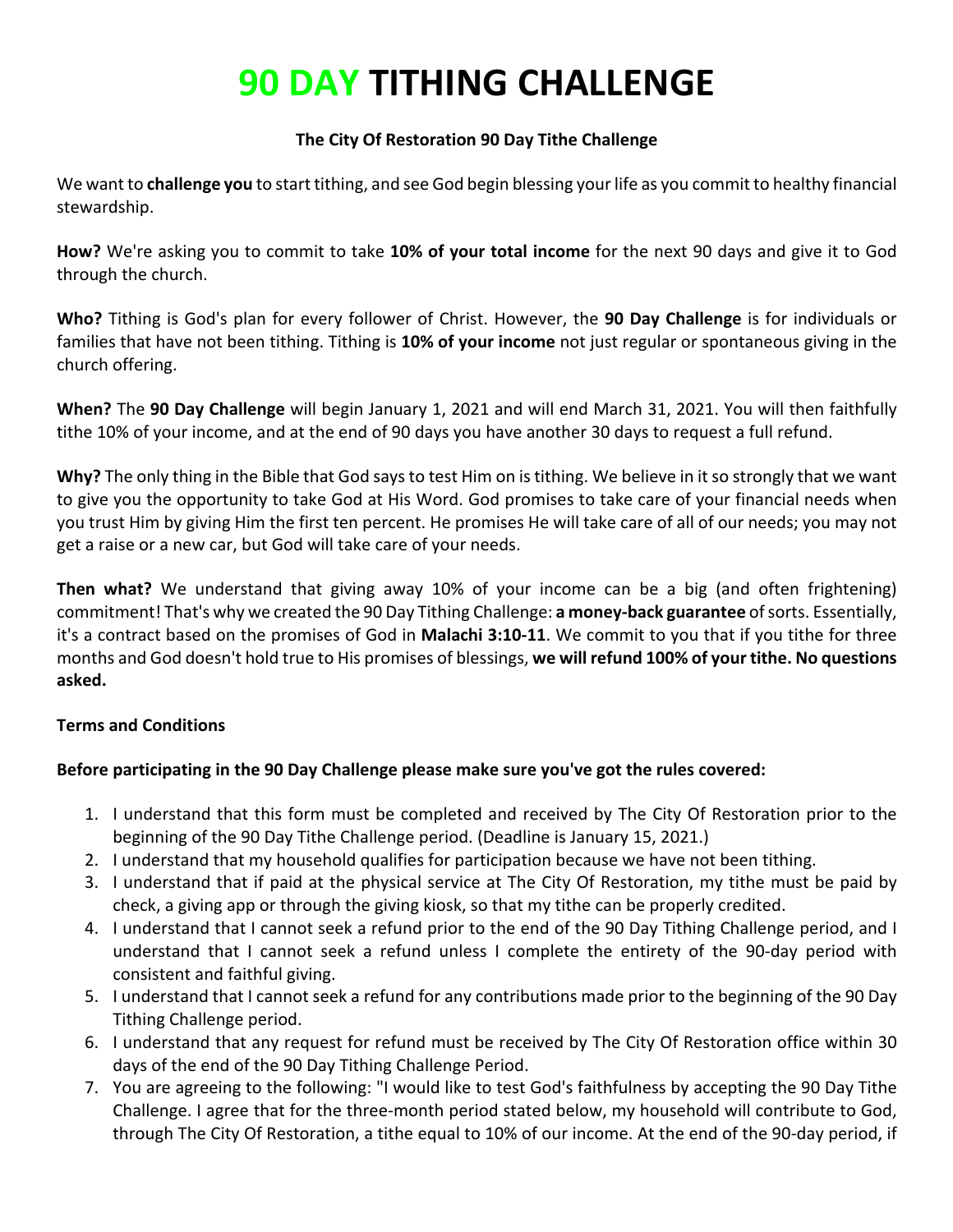I am not convinced of God's faithfulness to bless my life as a result of my obedience to His Word, then I will be entitled to request a refund of the full amount of contributions made during that 90 day period.

#### **You've Got Questions? We've Got Answers!**

Here's a short list of questions you might have about the 90 Day Challenge and tithing in general. If you have any other questions that aren't answered here, please feel free to email us: thecityofrestoration@gmail.com.

## **What is tithing?**

The word "tithe" is derived from the Hebrew word ma'aser and it literally means a tenth. Ten percent of everything belongs to the Lord. In **Malachi 3:10-11**, God says, "Bring the whole tithe into the storehouse that there may be food in my house." The 'storehouse' is the Old Testament picture of the New Testament church. So as New Testament believers, we worship the Lord with the tithe; or the ten percent.

## **What is the difference between a tithe and an offering?**

The tithe is 10% of your income. God says that He has given us all that we own, and that the first 10% is dedicated to Him, and we are to be faithful in "bringing the tithe." Offerings are any generous giving that you do over and above your tithe. And while your tithe is designated for the local church, an offering is for you to be generous wherever you see a need.

Many followers of Christ confuse **giving regularly** with **tithing**, and while giving regularly is highly commendable, and it is a big step in and of itself, tithing is taking a full **10%** of your paycheck, and giving it to the local church in order to be an important part of building God's Kingdom.

## **How do I participate in the 90 Day Challenge?**

The first step is for you to sign up online at The City Of Restoration. This just lets us know your intent to participate so that we can keep your finances separate from the church's main funds. It also gives us your agreement to the terms and conditions of the 90 Day Challenge.

Once you are signed up you need to specify when you give that your money is a part of the challenge. You can do this by consistently writing "90 Day Challenge" on your checks or in the memo on the kiosk for the duration of the timeframe.

The last step is to take a full 10% of your income at each paycheck, and either give at the kiosk, or write a check to **The City Of Restoration and** put it in the offering on Sunday morning, or mail it to: **The City Of Restoration 2802 State Road 60 East. Valrico, FL 33594.** 

#### **Can I give online?**

Yes. You can give safely and securely online by visiting The City Of Restoration and clicking on the give page.

#### **How will you keep track of my tithe?**

The City Of Restoration carefully and confidentially tracks each gift in order to provide each giver with an end of the year report on their contributions by request.